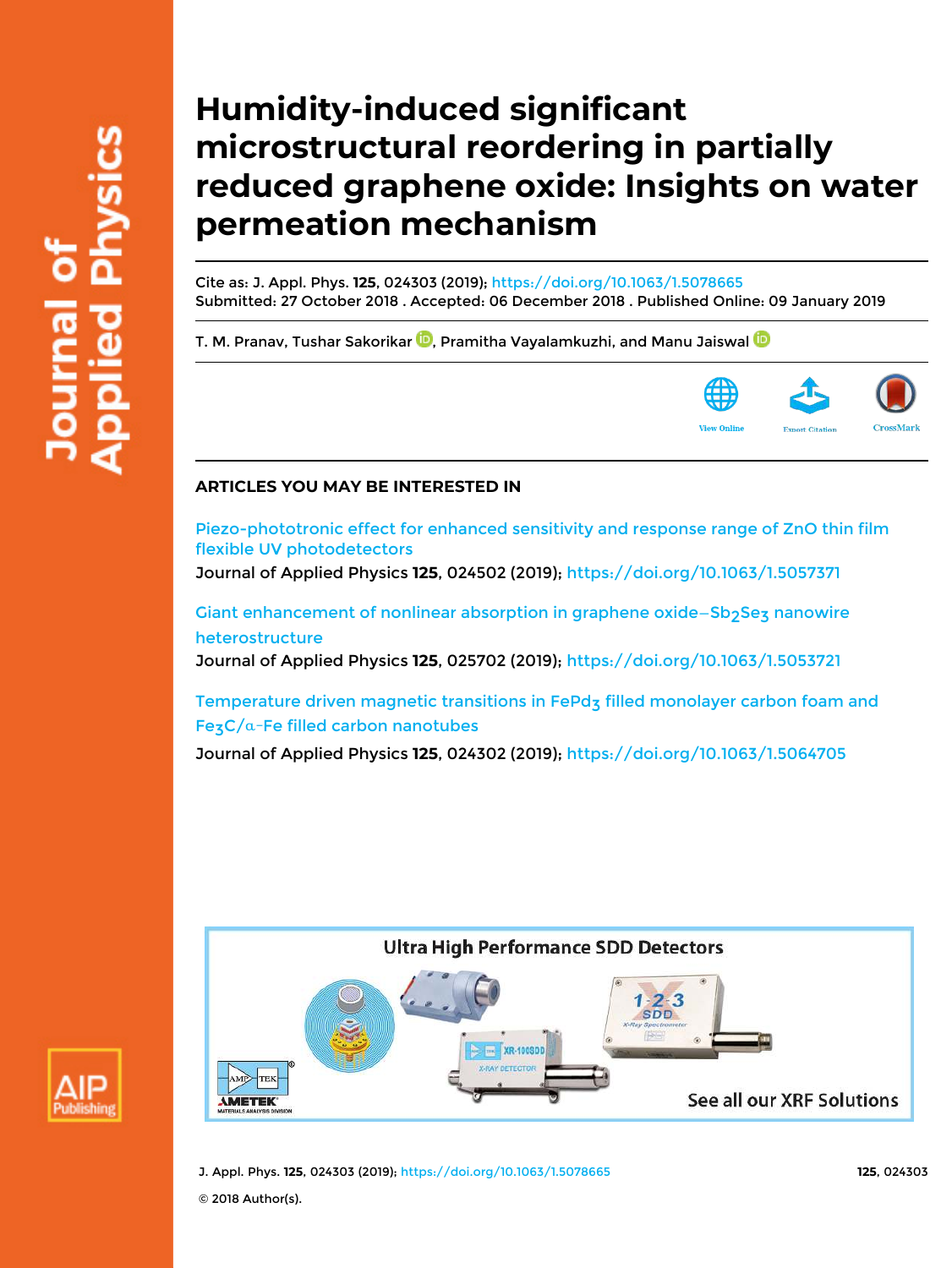# Humidity-induced significant microstructural reordering in partially reduced graphene oxide: Insights on water permeation mechanism

Cite as: J. Appl. Phys. 125, 024303 (2019); doi: 10.1063/1.5078665 Submitted: 27 October 2018 · Accepted: 6 December 2018 · Published Online: 9 January 2019



T. M. Pranav,<sup>1,a)</sup> Tushar Sakorikar,<sup>1,2,a)</sup> **D** Pramitha Vayalamkuzhi,<sup>2,a)</sup> and Manu Jaiswal<sup>1,a),b) **D**</sup>

## **AFFILIATIONS**

<sup>1</sup> Department of Physics, Indian Institute of Technology, Madras, Chennai, India <sup>2</sup>Department of Electrical Engineering, Indian Institute of Technology, Madras, Chennai, India

a)The manuscript was written through contributions of all authors. All authors have given approval to the final version of the manuscript. T. M. Pranav and T. Sakorikar contributed equally to this work.

b)E-mail: manu.jaiswal@iitm.ac.in

### **ABSTRACT**

Interaction of water and water-based solvents with graphene oxide (GO) has attracted much attention, due to the ability of GO to serve as a highly effective water filtration membrane. In this work, we study the evolution of the structure of GO in a partially reduced form, before and after being hydrated in high humidity conditions. X-ray diffraction (XRD) studies reveal that progressive thermal reduction leads to the increase in the microstructural disorder in the stacking of GO flakes. However, upon hydration of partially reduced GO, microstructural ordering is revealed. This ordered state is characterized by two XRD peaks with substantially smaller full-width-at-half-maximum (FWHM), when compared to the pre-hydration state. The peak corresponding to the sp<sup>3</sup> regions has larger d-spacing of ~9.7Å and an FWHM ~6 times smaller compared to pre-hydration state, while the other peak corresponds to the ordered sp<sup>2</sup> regions with a d-spacing of ~3.3 Å, observed at the characteristic graphitic peak position. Gravimetry studies on suspended films reveal both accelerated and diminished water permeation rates upon annealing when compared to unreduced GO films, which can be attributed to void-assisted permeation in the microstructurally disordered films. The hydrated films in a similar way show a permeation behavior that involves either the increase or decrease in water permeation rates in comparison with pre-hydrated samples. We reconcile to the gravimetry outcomes by suggesting the possibilities of both super-permeating channels and void assisted permeation, and the contribution of each of the mechanisms to the permeation flux.

Published under license by AIP Publishing. https://doi.org/10.1063/1.5078665

#### I. INTRODUCTION

Graphene oxide (GO) has shown its potential to act as a superior water purification membrane<sup>1,2</sup> or selective ion rejection membrane. $3-5$  This ability is further aided by the fact that GO membranes require facile preparation route,<sup>6</sup> and they can easily be scaled up, being solution processable.<sup>7</sup> Its application as a purification or filtration membrane has been possible due to its unique interaction with water. The laminates of GO contain trapped water, hydrogen bonded to the functional groups, and mobile water, with the latter being present in the

interspersed sp<sup>2</sup>-rich network of GO nano-capillaries.<sup>8,9</sup> Water transport through GO is a very interesting phenomenon due to the preference of graphene oxide (GO) for transporting water over other lighter nuclei like helium, as reported by Nair et al.<sup>1</sup> In the same study, it was proposed that water super-permeates through GO membranes, caused by the frictionless flow of water between the GO laminates. These GO laminates swell upon being exposed to humid environment, leading to variation in the d-spacing as reported in both experimental and simulation-based studies.<sup>10-12</sup> Such a variation was also found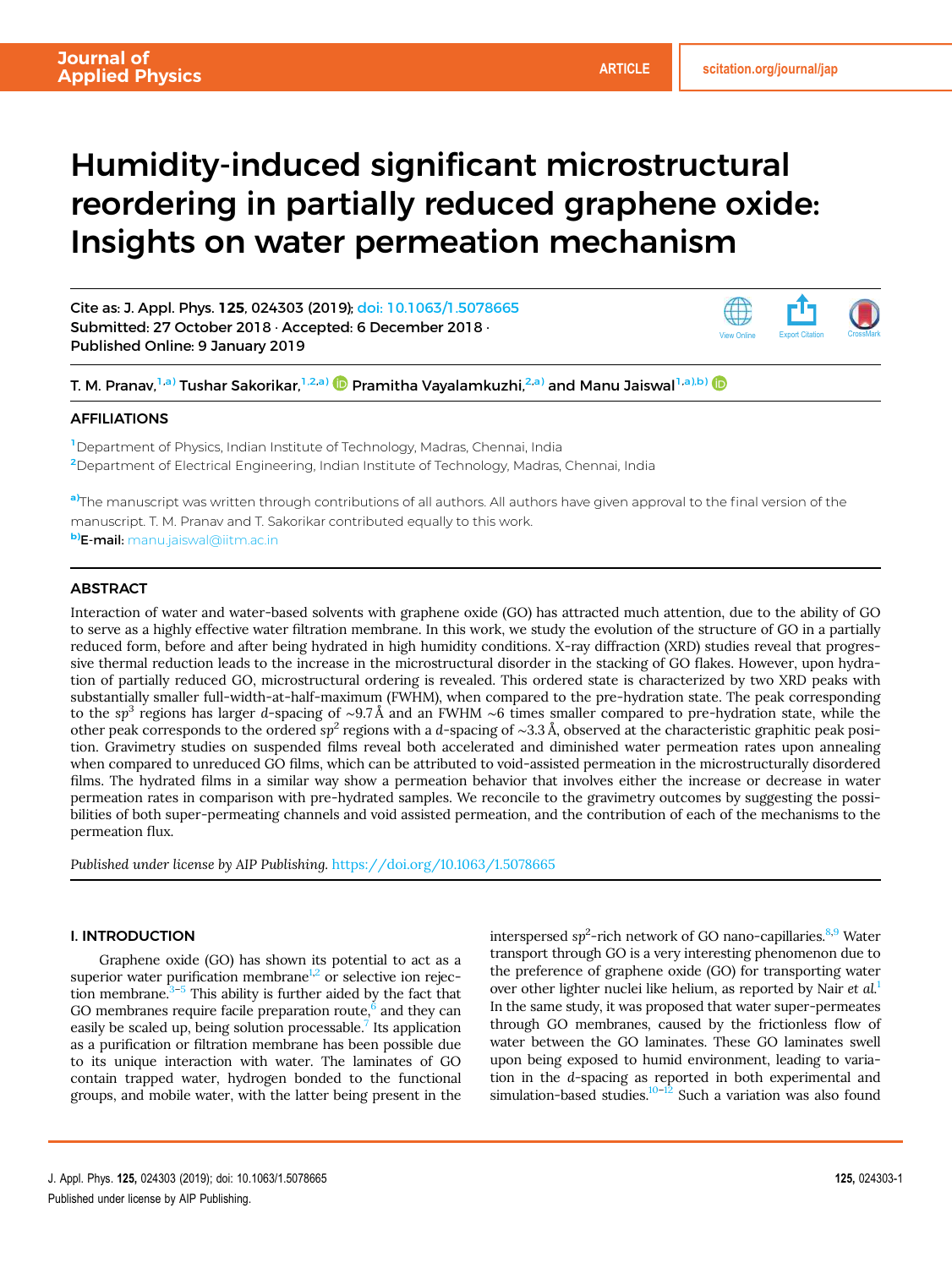for GO films immersed in solvents, and further it had a dependence on temperature and polarity of the solvent. $^{13}$ This variation in the interlayer spacing was used to develop membranes that can selectively reject ions in an aqueous solution.<sup>3</sup>

Though GO has been shown to be a promising material for water filtration and ion sieving applications, the mechanism of permeation of water through GO membranes is still unclear and the research community lacks agreement on a single theory. In the same concern, there are three theories or models that present a conflicting picture of water permeation in GO. It is believed that the discrepancies have to do with variations in the functional groups $15$  and the microstructural arrangements of GO.<sup>16</sup> One of the first models suggested frictionless flow of water through the circuitous pathways in GO laminates results in super-permeation. According to this model, the hydrophilic regions in GO nano-capillaries act as spacers that maintain the interlayer spacing ( $\geq$ 5Å) required to accommodate a monolayer of water, while the hydrophobic regions within these hydrophilic areas are responsible for the observed fast water transport.<sup>1</sup> Another report hypothesized the presence of microstructural defects or voids within GO laminates, which were held to be responsible for water permeation, rather than the super-permeation process through nano-capillaries.<sup>17</sup> The study indicated that GO membranes are prone to have a dynamic microstructure which can significantly alter the water flux through the film. A severe reduction in the water permeation has been reported due to the compaction of the loose microstructure. It has also been conferred that cavities and other defects dominate the permeation flux over hydrophobic graphitic regions in the GO lamina. Further, it has also been demonstrated that a favorable permeation flux can be obtained by the slow deposition of the film which leads to the self-assembly of GO flakes.<sup>2</sup> In a recent report by Saraswat et al.,<sup>18</sup> the permeation of water through GO laminates was ascribed to defects or pin-holes on the GO flakes and/or the microstructural arrangement of the GO flakes in the membrane. Had water super-permeation through nanocapillary networks been the primary process, they argued, then a significant dependence on the flake size of GO may be expected. However, such dependence was not observed.<sup>18</sup> The latter reports converge to the fact that the water permeation flux has a strong dependence on the inherent microstructure of GO. Thus, the explanation of water permeation rates through GO is not well settled. Prolonged exposure of unreduced GO to different relative humidities has been used to tune the d-spacing in a continuous manner, $3$  and further it has also led to reversible changes in the GO microstructure.<sup>17</sup> However, in both these reports, the X-ray diffraction (XRD) data do not reveal any significant change in the full-width-at-half-maximum (FWHM) or peak intensity upon humidity exposure. Both these parameters are direct manifestations of any significant changes in GO microstructure. In the work of Chong et  $al$ ,  $\frac{17}{17}$  the reversible nature of the microstructural transition upon a cycle of hydration precludes the possibility of recording this through X-ray studies, unless probed in situ. Thus, only a gradual timedependent decrease in XRD peak intensity is observed for films stored in ambient conditions. We therefore considered looking for alternate oxidation states of GO or for other processing conditions, where distinct microstructural changes are revealed upon hydration. In this work, we show substantial ordering in the microstructure of partially reduced GO, as measured using X-ray diffraction studies, after a cycle of hydration. The GO samples were annealed at  $T = 150$  °C. The annealed samples were then subjected to prolonged humidification, which upon hydration showed strong ordering in all the samples as revealed in both substantial reduction of FWHM corresponding to the  $sp^3$  regions, increase of peak intensity and its shift to higher d-spacing, as well as emergence of a clear graphitic peak. Water permeation is discussed in light of significant changes in the GO microstructure and d-spacing, both due to thermal reduction of GO and due to hydration of partially reduced GO.

#### II. METHODS

#### A. Sample preparation

A GO dispersion in water (4 mg/ml) purchased from University Wafer, which had an elemental composition of carbon ∼49%-56% and oxygen ∼41%-50%, was used in this study. The aqueous dispersion of GO was then diluted to 2 mg/ml by adding equal amount (vol/vol%) of ethanol to the parent solution. The solution was then spin-coated on quartz substrates to obtain uniform films of identical thickness. Before spin coating, the substrates were treated with oxygen plasma to make the surface hydrophilic. For reduction of GO films, thermal annealing in an argon atmosphere was performed at different temperatures. The average thickness of the films as measured by Bruker Contour GT 3D optical profilometer was found to be  $500 \pm 50$  nm. These films were then characterized with X-ray diffraction (XRD), X-Ray Photoelectron Spectroscopy (XPS), and Fourier-Transform Infrared (FTIR) spectroscopic studies. GO, GO-150, and GO-150-H denote as-prepared, 150 °C annealed, and 150 °C annealed and hydrated films, respectively.

#### B. Gravimetric studies

Free-standing GO membranes were prepared to perform gravimetry experiments. GO dispersion in ethanol-water was spin coated onto a copper foil (GoodFellow, thickness:  $25 \mu m$ ) after the foil was treated with oxygen plasma. An opening of 16 mm<sup>2</sup> was created in the copper foil by selectively etching it from the center using ammonium peroxodisulfate to obtain free-standing GO membrane. The as-prepared membranes on copper foil are then placed and sealed on a copper container using a gasket maker, a high temperature RTV (Room Temperature Vulcanising) silicone ensuring that the permeation occurs only through the suspended GO, GO-150, and GO-150-H film. Before sealing, water was filled inside the copper cup, which was then heated to ∼60 °C and the weight loss was monitored at regular time intervals.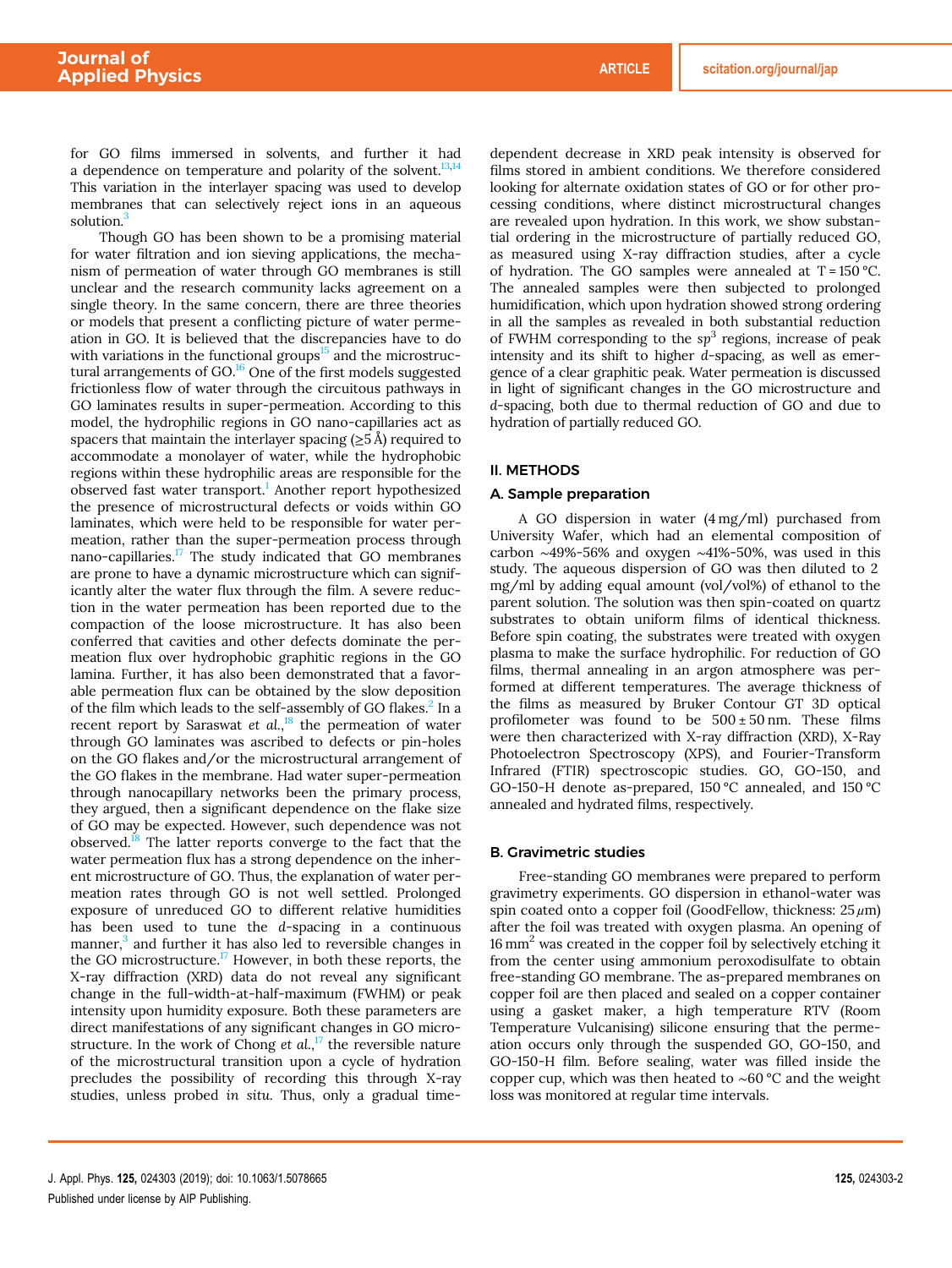### III. RESULTS AND DISCUSSION

Figure 1(a) shows the SEM image of GO flakes spin coated over a Si/SiO<sub>2</sub> substrate cast from an extremely dilute dispersion of GO to evaluate the flake size distribution. The GO flake size is found to be  $3 \pm 1 \mu m$  (as calculated using ImageJ software). Much thicker and continuous films using a higher concentration of GO dispersion spin-coated at much lower spin speed were obtained for other experiments performed in this work. Figure 1(b) shows the Raman spectra of GO film, showing characteristic "G" peak at 1598 cm−<sup>1</sup> and "D" or defect peak at 1337 cm−<sup>1</sup> . The defect peak arises due to presence of oxygen functionalities in the GO. Thermal reduction is one of the methods to remove these defects from GO. However, reducing GO thermally also leads to structural changes. To evaluate these structural changes, GO was annealed at different temperatures and X-ray diffraction (XRD) was performed subsequently. The variation in the XRD peaks as a function of the annealing temperature can be seen in Fig. 2(a). A moving average filter was used to smoothen out the baseline corrected plot for clarity of presentation. The c-axis separation decreased upon annealing which can be inferred from the increase in the  $2\theta$  value from  $10.61^\circ$  to 18.62°. This is consistent with the XRD studies of GO found in various other papers.<sup>8,19</sup> The FWHM of the peaks is of considerable interest as it sheds more light about the inherent order in the microstructure of GO. It is observed that for annealing



FIG. 1. (a) SEM micrograph of GO flakes. (b) Raman spectra of GO with characteristic "G" peak and "D" peak.

temperatures from 120 °C to 140 °C, the FWHM broadened dramatically (see Table I). Since the observed broadening is significant, it is indicative of the fact that GO microstructure becomes increasingly disordered upon thermal annealing at these temperatures.

The Scherrer equation gives an estimate of the average crystallite size  $(\tau)$  of the system in terms of the Bragg angle (θ) and FWHM (β),  $\tau = K\lambda/\beta \cos\theta$ , where K ~ 0.9 and  $\lambda$  is the X-ray wavelength. Assuming this equation to be valid, the average number of GO flakes stacked in one vertical crystallite is found to be 15 for as-prepared GO. The mean crystallite size decreases to a value close to 9 for GO annealed at 150 °C, with the change happening entirely between the temperature interval of 120 °C and 140 °C. Thus, there is a clear reduction in the mean crystallite size by a factor of more than 1.5. We also note that the reduction of the intensity by a factor of 20 is not compensated by the larger spread indicating that there is a reduction in the mean crystallite size upon annealing. Thus, we can ascertain the possibility of a more loosely and randomly arranged microstructure as the temperature increases. Interestingly, this change can predominantly be attributed to the expulsion of water which is consistent with the previous literature where Fourier Transform Infra-Red (FTIR) spectroscopy studies and ellipsometry studies have been conducted on these annealed samples that verify the same observation. $8,20$  These observations thus strongly suggest that water plays an important role in determining the microstructure of GO.

To further build on this hypothesis, water was reintroduced into the system while ensuring minimum elimination of the functional groups. Samples annealed at 150 °C were chosen as these are partially reduced samples which still retain the functional groups present in GO to a large extent. $8,21,22$  To that effect, these samples were exposed to high humidity (RH > 95%) for prolonged period (24 h). Under this highly humid condition, the XRD peak present at ∼15° was shifted back to a 2θ value of 9.1° corresponding to a d-spacing of ∼9.7 Å. Furthermore, an additional peak at ∼27° was observed corresponding to a graphitic d- spacing of 3.3 Å, as can be seen in Fig. 2(b). The FWHM of the 9.1° peak was ∼0.246 which is 2.5 times lesser than that of the original GO peak at room temperature as well as it is ∼6 times lesser than the pre-hydration state. Both these comparisons indicate a strong ordering of the GO flakes under highly humid conditions. The average number of GO flakes per crystallite was found to increase by 4-fold to 37 upon hydration of GO-150 samples. Alternate data sets for 2 more samples are available in S1 in the supplementary material. As can be seen in Fig. 2(b), the presence of a new peak at ∼27° derives considerable interest. This peak, which translates to the pure graphitic peak, shows that there has been an ordering of the pure  $sp^2$  regions which were present randomly in the initial GO system along with the new regions produced due to annealing. This leads to the conclusion that interaction with water can play an important role in restoring structural order between the GO flakes.

To provide a better understanding of the aforementioned observations, a toy model has been simulated (using MatlabR2018a software) to quantify the order between the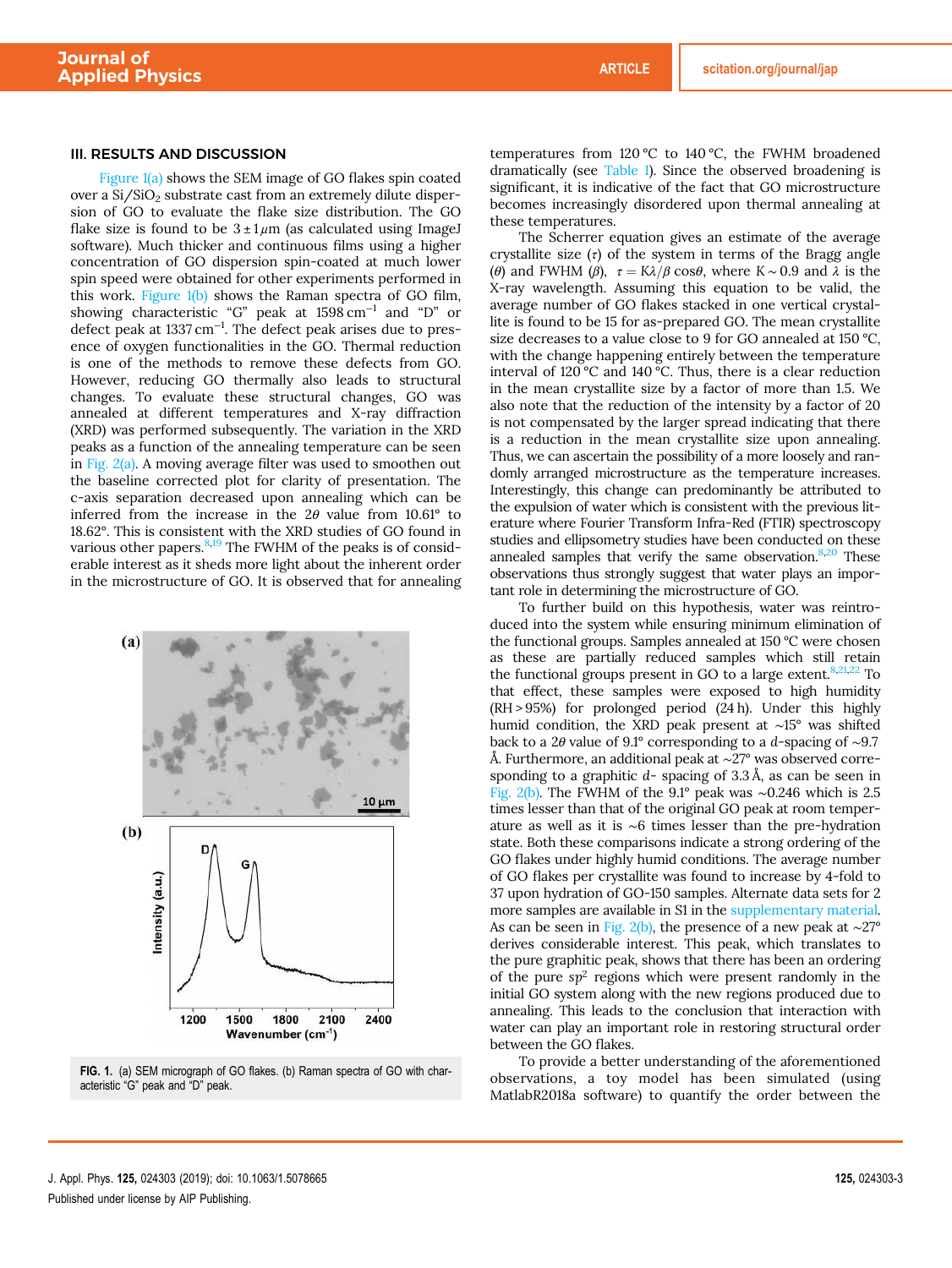

FIG. 2. (a) Comparison of X-ray diffraction (XRD) spectra of GO at room temperature and annealed up to 200 °C. (b) Comparison of XRD spectra of GO annealed at 150 °C before and after hydration.

GO flakes. In the case of crystalline samples, the average number of flakes that form a crystallite (N) was determined using the "Scherrer equation," which is an approximation of the structure factor. The mean crystallite size thus obtained has been discussed in the previous paragraph. The Scherrer equation, however, assumes a single-value defining the crystallite size, rather than a distribution of crystallite size. Moreover, even for the single crystallite size, the formula may not be completely valid for very small crystallite sizes, which is the case here. Since both the number of flakes contributing to a crystallite and the distribution of the crystallites in the entire GO film itself is unknown, we look for a more refined approach that can also reveal the distribution of these in GO. A detailed discussion of this approach is presented in S2 in the supplementary material.

In this regard, we assume a distribution of ordered vertical stacks of GO flakes whose internal d-spacing corresponds to the mean c axis separation obtained from the XRD peak

TABLE I. XRD characteristics of GO annealed at different temperatures.

| Temperature (°C) | Peak $(2\theta)$ | Intensity (counts) | FWHM $(2\theta)$ | d-spacing (A) |
|------------------|------------------|--------------------|------------------|---------------|
| 30 <sup>a</sup>  | 10.61            | 12720              | 0.615            | 8.33          |
| 90               | 10.86            | 9657               | 0.617            | 8.14          |
| 120              | 11.69            | 3712               | 0.604            | 7.56          |
| 140              | 14.3             | 867.4              | 1.67             | 6.18          |
| 150              | 15.47            | 1197.3             | 1.52             | 5.72          |
| 200              | 18.62            | 826.4              | 1.47             | 4.76          |

<sup>a</sup>Room temperature (RT).

positions. Each stack consists of GO flakes that are arranged in such a way that the spacing between them is uniform and several such stacks together make up the GO film assuming that the spacing between two stacks is random. We denote a vertical stack of GO flakes by the number of ordered GO flake layers present within a stack which is represented by "N." The microstructural disorder in the system is captured in the fact that the separation between two ordered stacks is random and thus would contribute incoherently to the XRD peak.

When the lattice contribution to X-ray intensity or the structure factor is computed for very thin crystallites, then the fundamental relation<sup>23</sup>

$$
|S_N|^2 \propto \left(\frac{\sin\left(\frac{N\theta}{2}\right)}{\sin\left(\frac{\theta}{2}\right)}\right)^2\tag{1}
$$

is more useful. Here,  $S_N$  is the structure factor from "N" flakes of GO contributing to one vertical stack forming the crystallite. The total intensity arises from the contributions from many crystallites of varying sizes given by

$$
I \propto |F(Q)|^2 \left( \sum_j |S_{N_j}|^2 + \sum_{\substack{j,k \\ j \neq k}} S_{N_j} . S_{N_k}^* \right),
$$
 (2)

where  $F(Q)$  is the unit cell contribution,  $S_{N_j}$  is the structure factor of jth stack, and  $(S_{N_j} \t S_{N_k}^*)$  are the product terms of the structure factor due to jth stack and kth stack, respectively. The second term in the parenthesis on the right-hand side of Eq. (2) averages to zero, as interference term from different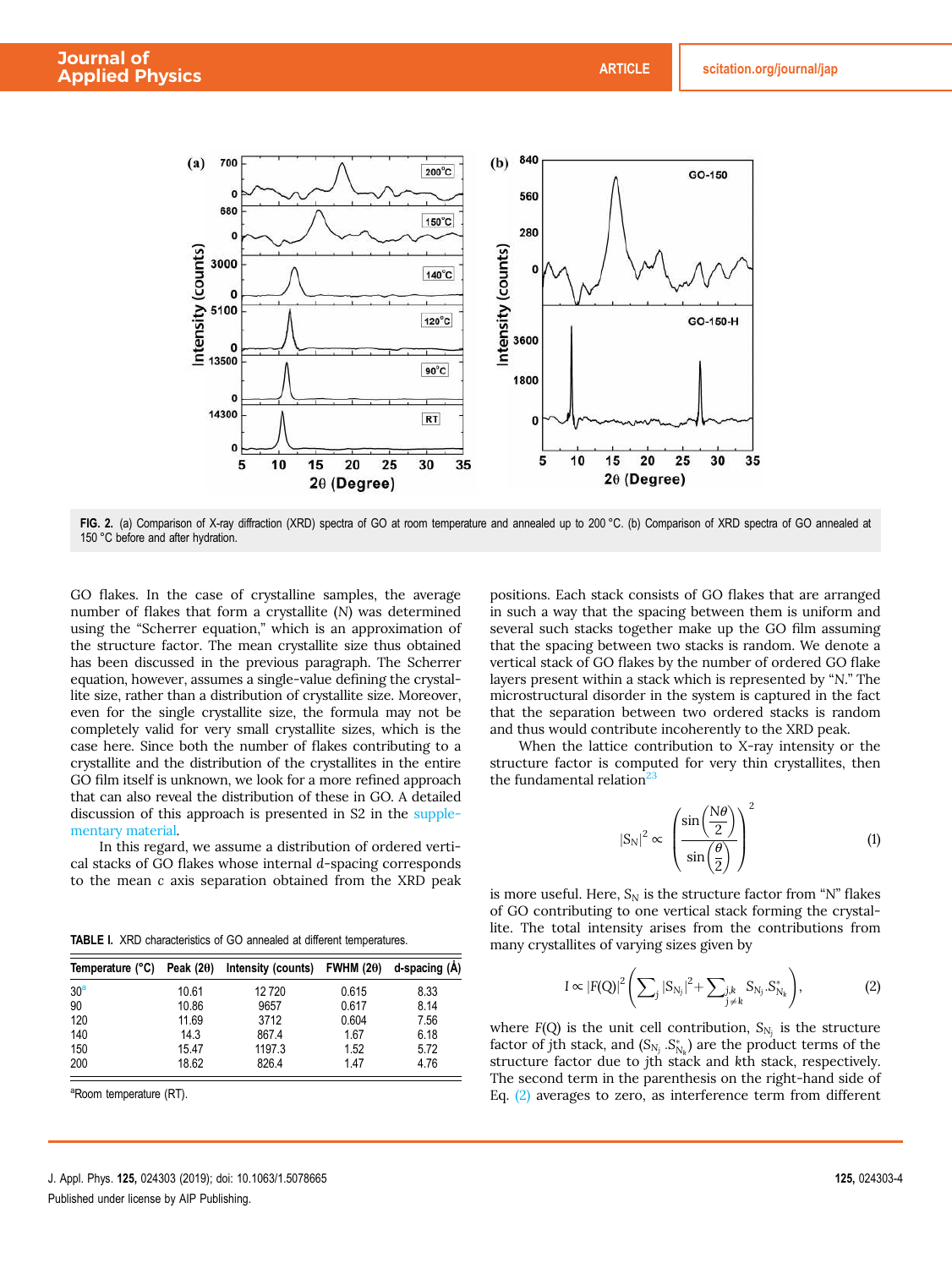crystallites is incoherent [see S2 (c) in the supplementary material for more details]. The model involves varying "N" to get a "single" integer value,  $N_{med}$ , for flake number per crystallite that best reproduces the experimental FWHM. Having obtained  $N_{med}$ , a distribution of flake size about  $N_{med}$  is simulated that further lowers the deviation of FWHM from experimental values [see S2 (d) in the supplementary material for an elaborate description]. We assign  $\sum_j N_j d = t$ , where "N<sub>j</sub>" is the number of ordered GO flakes in the jth vertical stack, "d" is the vertical flake separation for the given oxidation state, and "t" is the total film thickness. A distribution of the various crystallite sizes such that the total produces the experimentally observed FWHM for the given d-spacing is simulated. Figures 3(a)–3(c) show the comparison of the distribution of crystallites in GO, GO-150, and GO-150-H, respectively. Count indicates the number of times a crystallite size is present in the GO system. To get a better statistic, the process was iterated 100 times and the total count for each crystallite size is reported in the above simulated graphs.

To present an overview, the distribution plotted over the bar graphs indicates the likelihood of a particular crystallite size to appear in the GO system. It is clear from the simulations that the number of GO flakes in an ordered stack present in the GO system  $[Fig. 3(a)]$  reduces upon thermal annealing at 150 °C due to distortion of inter-flake arrangement [Fig. 3(b)]. This is also reflected in the FWHM of the XRD peaks. However, upon hydration the number of ordered flakes or crystallites stacked up, increase by six to seven times

on an average [Fig.  $3(c)$ ]. Identical conclusion can also be drawn by direct use of Scherrer equation; its limitation notwithstanding. The average crystallite size obtained from Scherrer equation is indicated with a red arrow and is close to the peaks of the distribution obtained from the toy model [see Figs.  $3(a)-3(c)$ ]. These differences in the microstructure of GO, GO-150, and GO-150-H are schematically represented in Fig. 3(d). In the case of GO, there exists an ordered stacking of  $sp<sup>3</sup>$  domains, which gets disrupted upon thermal annealing. Due to thermal annealing, the mean crystallite size is reduced, indicating disorder in the microstructure. Upon hydration, the XRD reveals that the order is restored for both  $sp^3$ and  $sp<sup>2</sup>$ -rich regions. This aspect is quantitatively captured in the toy model, which reveals a higher number of flakes in the ordered stacks present in GO-150-H followed by GO and GO-150.

Since the XRD analysis reveals strong ordering of the microstructure upon hydration of 150 °C annealed sample, it is instructive to evaluate if any accompanying changes in the chemical structure or chemical environment are involved. Toward this, X-ray Photoelectron Spectroscopy (XPS) was performed on the annealed (GO-150) and subsequently hydrated samples (GO-150-H). The XPS peaks were deconvolved using the software XPSPEAK 4.1 software, and the individual peaks were fitted with a mixture of Lorentzian and Gaussian. Figure  $4(a)$  shows the carbon peak of GO-150 that has binding energy values of 284.5, 286.5, and 289.07 eV corresponding to  $(C-C, C-H)$ ,  $(C-OH, C-O-C)$ , and  $(O-C=O)$ ,



FIG. 3. Comparison of the estimated number of flakes in an ordered form for (a) GO, (b) GO-150, and (c) GO-150-H [the red arrows in (a)–(c) indicate the values of average number of flakes (crystallites) in a stack obtained from Scherrer equation]. (d) Schematic representation of proposed variation in microstructure of GO, GO-150, and GO-150-H.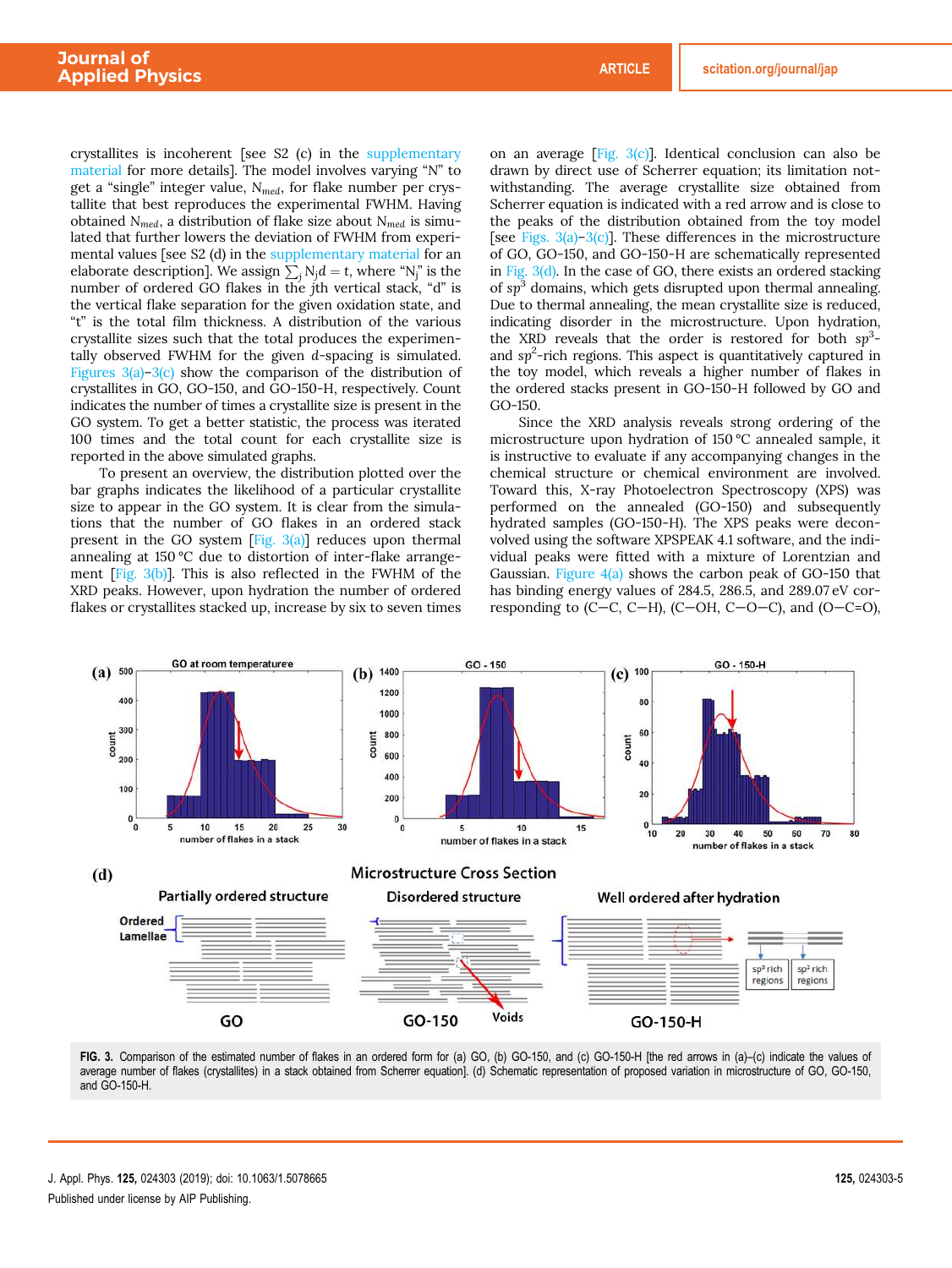

FIG. 4. High resolution C1s core-level spectra of (a) GO-150 and (b) GO-150-H. High resolution O1s core-level spectra of (c) GO-150 and (d) GO-150-H.

respectively.<sup>24</sup> The carbon peak of GO-150-H had a similar deconvolution with binding energies of 284.5, 286.3, and 288.5 eV, respectively, for the aforementioned functional groups [see Fig. 4(b)]. Notable variations in the oxygen peak characteristics are seen for the GO-150 and the GO-150-H samples. While the oxygen peak of GO-150 had a single peak at 532.4 eV corresponding to (C—O—C, C—OH) groups, the GO-150-H had an additional peak at 534.4 eV corresponding to  $(H-O-H)^{24,25}$ along with the standard (C—O—C, C—OH) peak at 532.2 eV, as evident from Figs.  $4(c)$  and  $4(d)$ . Thus, from the XPS spectra, it is clear that the GO-150-H sample contains water. It is striking that even though XPS is performed in ultra- high vacuum, the presence of the water peak albeit at lower intensity implies that some water which is intercalated between graphene oxide sheets is still present. The abnormally large FWHM is also associated with water intercalated GO sheets, wherein the photoelectrons coming out of oxygen are in an environment facing a large local potential of highly polar water molecule.<sup>2</sup> Therefore, the large spread in FWHM posited due to increased variations in the kinetic energy of the electron caused largely by the huge variation in the potentials is justified. XPS studies thus indicate the modified chemical environment of GO-150 upon hydration as revealed by the presence of the intercalated water subsequent to the water vapor exposure.

An additional probe on the chemical structure is FTIR. Figure 5(a) compares the FTIR spectra of GO-150 and GO-150-H. A major difference in the spectra before and after hydration is the presence of a prominent peak at 1635 cm<sup>-1</sup> in GO-150-H, corresponding to the —OH bending modes of water.<sup>28</sup> This confirms the presence of intercalated water in GO-150-H, consistent with the observations made from XPS spectra.

The spectra also reveal that the process of hydration did not induce any other compositional changes as evident by the absence of any new peak in spectrum of GO-150-H, when compared to that of GO-150. The ability of intercalated water to transform the microstructure of the GO is particularly intriguing in the context of the ability of GO membranes to transport water. It was initially reported that GO membranes have the ability to rapidly transport water through  $sp^2$  rich network of nanocapillaries, with diffusion constant being  $10<sup>4</sup>$ times that of bulk water.<sup>1</sup> However, recent works have contested that the permeability of water through GO depends on these hydrophobic channels and instead argue that the flow is governed largely by the presence of voids. $17,18$  The partially reduced GO with its complete transformation of microstructure, obtained in our studies, is therefore an ideal test-system to address this question. We thus decided to record the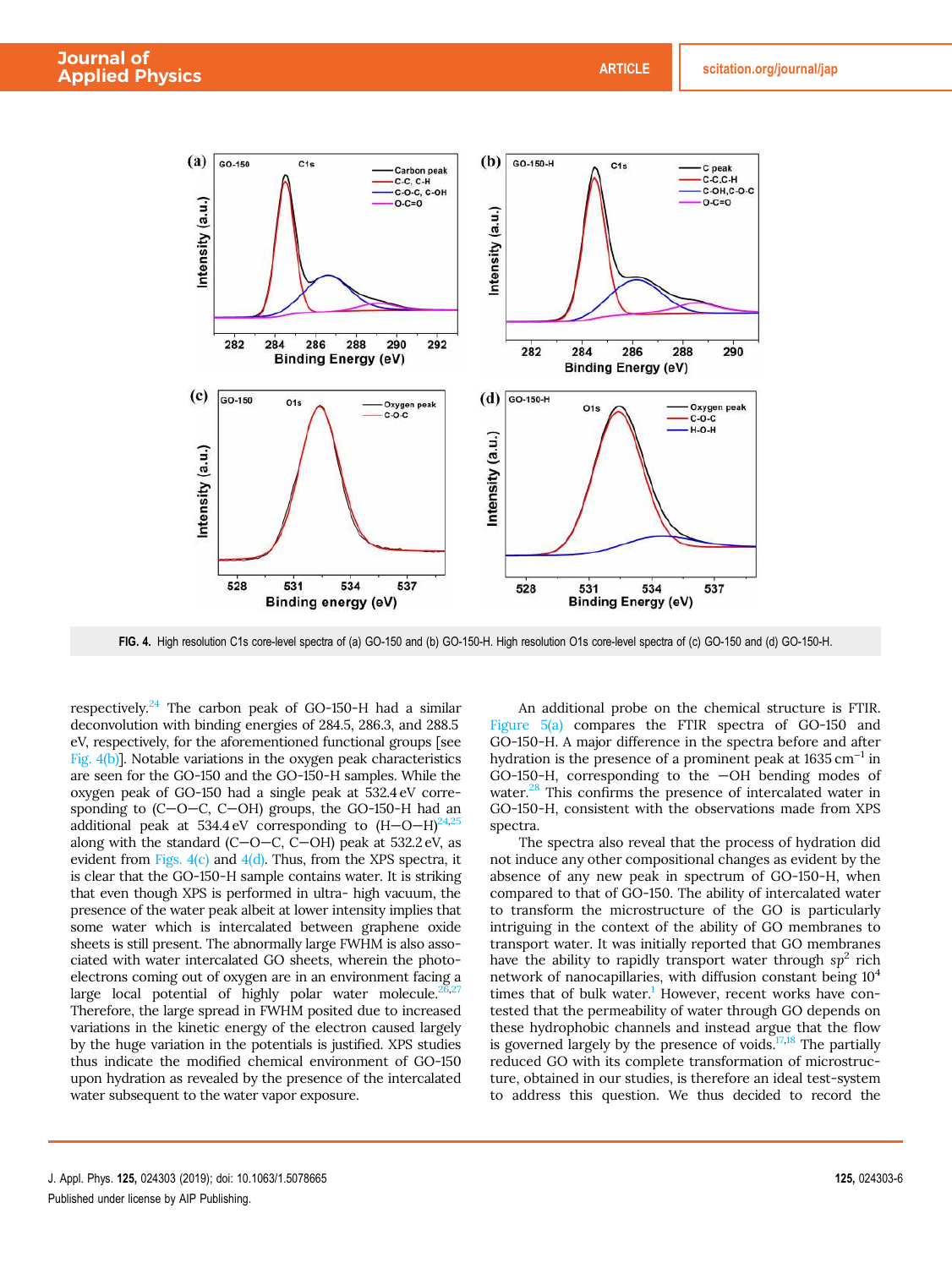

FIG. 5. (a) XRD spectra of GO-150-H post hydration and gravimetry experiment. (b) Comparison of FTIR spectra of GO-150 and GO-150-H. (c) Comparison of normalized weight loss with time between different samples of GO and GO-150. (d) Weight loss results comparing GO-150 and GO-150-H for two sets of samples.

permeation flux of water through suspended membranes of disordered (GO-150) and water induced structurally ordered samples of GO (GO-150-H). So far, the microstructural ordering has been discussed in the context of partially reduced GO on substrates. In context of the gravimetry experiments, we also studied the microstructural changes in the suspended GO-150 membranes upon hydration. To understand these microstructural changes on suspended GO-150 films, XRD studies were performed on GO-150-H membranes post gravimetry experiments. Figure 5(b) shows the XRD spectra of GO-150 post 24 h hydration and 2 h gravimetry. Two sharp peaks at 9.36° and 18.78° are observed corresponding to d-spacings of 9.43 Å and 4.72 Å, respectively. This observation was consistent across different samples (see S3 in the supplementary material for alternate data set). The results from XRD on hydrated suspended samples again confirm the reordering of the microstructure that was discussed above for supported GO-150 upon hydration [see Fig. 2(b)].

We now discuss the observations from the gravimetry experiments. We first compare the water permeation rates for GO and GO-150 samples. Figure  $5(c)$  shows the weight loss as a function of time for two representative sets of GO and GO-150 samples, namely GO-1, GO-2, and GO-150-S1, GO-150-S2, respectively. GO-150-S1 has an average permeation rate of  $4.60 \times 10^{-3}$  g min<sup>-1</sup> cm<sup>-2</sup>, followed by that of GO-1, GO-2, and GO-150-S2, which is  $2.95 \times 10^{-3}$  g min<sup>-1</sup> cm<sup>-2</sup>,  $1.98 \times 10^{-3}$  g min<sup>-1</sup> cm<sup>-2</sup>, and  $4.06 \times 10^{-4}$  g min<sup>-1</sup> cm<sup>-2</sup>, respectively. We thus observe that water permeation rates across GO-150 and GO samples showed a mixed behavior, rather than a defining trend. To evaluate the effect of hydration of GO-150 sample on its water permeation behavior, we now compare the results from gravimetry experiments performed on suspended GO-150 and GO-150-H films. Figure 5(d) shows the comparison of weight loss through two representative sets of GO-150 and GO-150-H samples. Permeation rates observed are  $1.45 \times 10^{-3}$  g min<sup>-1</sup> cm<sup>-2</sup> and  $7.24 \times 10^{-4}$  g min<sup>-1</sup> cm<sup>-2</sup> for GO-150-Sample1 and GO-150-H-Sample1, respectively, indicating higher permeation in GO-150 when compared to GO-150-H, while for another set the observed permeation rates are  $2.15 \times 10^{-4}$  g min<sup>-1</sup> cm<sup>-2</sup> and  $1.07 \times 10^{-3}$  g min<sup>-1</sup> cm<sup>-2</sup> for GO-150-Sample2 and GO-150-H-Sample2, respectively, showing the reverse trend when compared to that observed in other set of samples. To summarize the observations: gradual microstructural disordering happens in GO upon reduction and a dramatic microstructural ordering upon subsequent hydration. However, the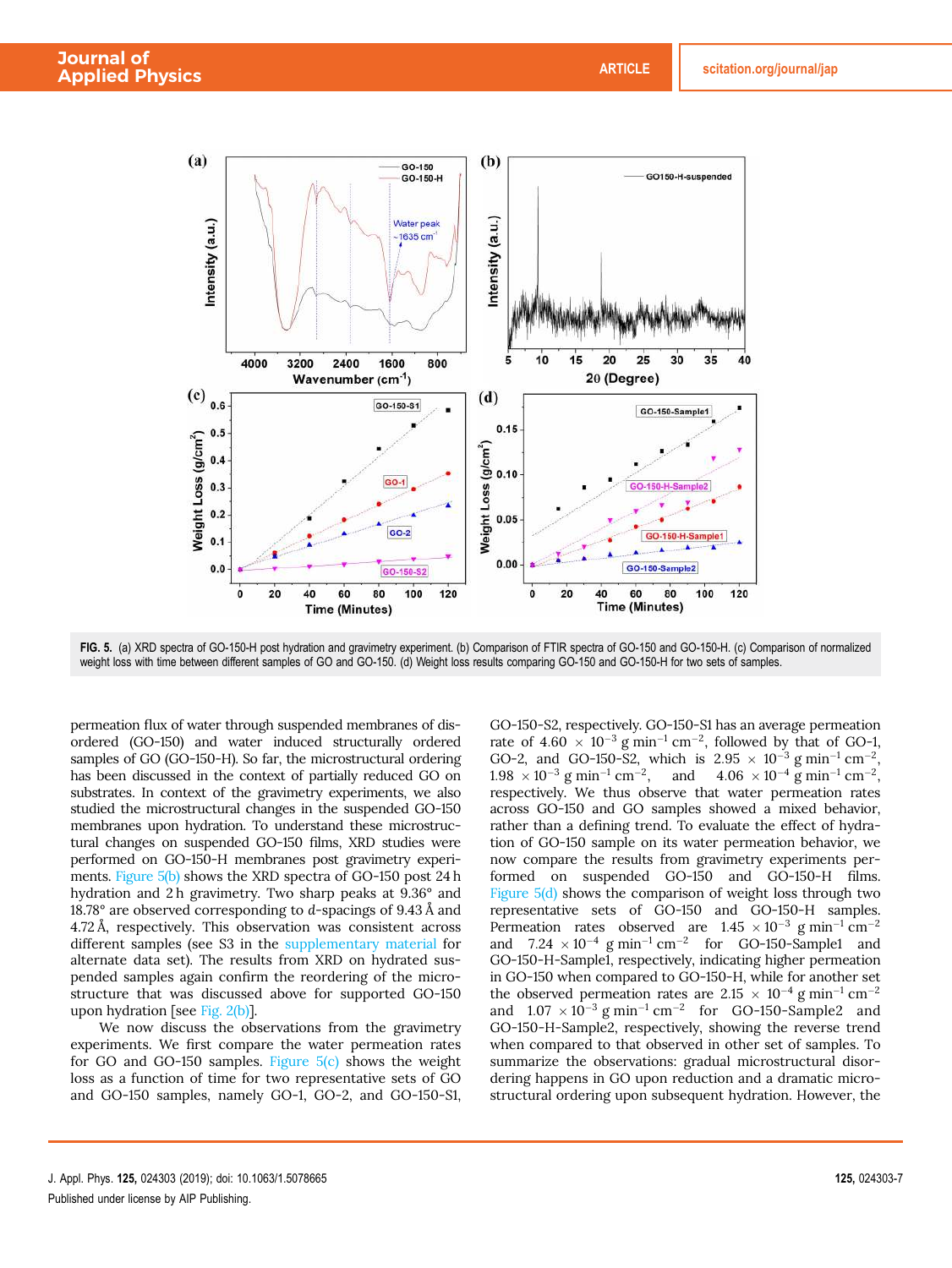water permeation rates through suspended GO membranes do not show clear trend both before and after partial reduction and also upon hydration of partially reduced GO.

We now discuss the results from gravimetry experiments performed on GO, GO-150, and GO-150-H in light of the differences in their microstructure as understood from the XRD spectra. From the gravimetry data for GO and GO-150, we infer that GO-150 sample, despite having smaller d-spacing (see Table I) compared to that observed for GO, shows permeation rates which are both lower and higher than the latter across different samples. Also, it should be noted that partial reduction of GO at 150 °C leads to the substantial loss of intercalated water present in between GO flakes, as discussed in previous studies. $8,21$  These observations gain importance considering the early work on water permeation by Nair et al.,<sup>1</sup> which suggested that both higher d-spacing and the intercalated water contribute to the super permeation of water as observed for GO, whereas in our case even for partially reduced GO (GO-150), similar or higher water permeation rates are observed compared to that for GO. This indicates that there is a factor different from the aforementioned ones that affects the water transport through the GO-150 sample. With reference to the XRD data obtained for GO-150 sample that suggests disorder in the microstructure, we ascribe this mixed behavior of water permeation to the presence of voids within the GO-150 microstructure. The presence of voids has been recently proposed elsewhere in the literature for the cases of as prepared GO. $17,18$  The difference between the microstructure of GO and GO-150 is further elaborated in the schematic shown in Fig. 3(d). We suggest that the mixed water permeation behavior observed between GO and GO-150 can be attributed to two competing mechanisms: (i) resistance offered by the smaller d-spacing and loss of intercalated water which results in lowering the permeation rate; (ii) the presence of voids in the microstructure of GO-150 that promotes the water transport.

Similarly, we can also reconcile to the water permeation behavior as observed for GO-150 and GO-150-H samples from gravimetry. The XRD data clearly reveal the presence of more order in GO-150-H samples, confirming the fact that hydration clearly brings structural order to partially reduced GO. The fact that water likes to sandwich in between two  $\mathrm{sp}^3$  rich regions is confirmed by the free energy studies as discussed in a report by Maiti et al.<sup>29</sup> As GO-150-H assumes a far more ordered phase, we suggest that the presence of voids has decreased, and thus if we assume a void assisted water permeation mechanism, we can expect the permeation to have a lower rate when compared to the pre-hydrated state. But it is worth noting that a strong ordering also provides provision for a greater number of uninterrupted channels (ordered sp<sup>3</sup> rich regions) that can promote water permeation through the channels. The fact that we are able to obtain both higher and lower permeation fluxes for GO-150-H, when compared to GO-150 sample, convinces the need to evaluate respective dominance of the two competing factors on a sample-by-sample basis. Now considering the hydrated sample, it is important to note from comparison of FTIR spectra of GO-150 and GO-150-H

[Fig.  $5(a)$ ] that there is a negligible change in the functional groups after hydration, except for the prominent water peak observed for GO-150-H. This provides further evidence that partially reduced GO can still intercalate water upon hydration. The process of hydration also leads to an ordered stacking in the sample along with a larger d-spacing in ambient (50% RH) conditions (9.62 Å for GO-150-H) compared to not only the pre-hydrated sample but also pristine GO (d-spacing—8.33 Å), providing spacers for a larger water flux. This is an important observation to note that despite of reproducing the required nano-channels of widths similar to GO (due to increased d-spacing), the permeation flux in GO-150-H water conduction did not increase beyond the values observed for GO. This observation suggests that water permeation cannot be solely attributed to the super-permeating channels. We, nonetheless, also cannot argue that it is only the presence of voids that altogether dominates the permeation rates, since we observe a distinct increase in the permeation rates of some of the samples of GO-150-H over GO-150, which should not have been the case if it were governed only by voids. We, therefore, hypothesize that it is an optimized number of voids and superpermeating channels that assist water permeation through GO and partially reduced GO.

#### IV. CONCLUSION

Graphene oxide is characterized by dynamic microstructure. The structure of GO gets modified and becomes disordered microscopically upon thermal reduction, as the functional groups are removed gradually, leading to the creation of defects. In this work, we show that a significant ordering can be induced in the disordered structure of partially reduced GO upon prolonged exposure to high humidity conditions. Further, we also observe that reordering happens both for suspended and supported samples.

It is a well-studied phenomenon that microstructure of GO governs its ability to intercalate water as well as water transport through it. Our study reveals that both GO microstructure and water intercalation are mutually dependent. Our study thus helps address the recently contested arguments on the dominant water transporting mechanism through GO. We show that both water transport through GO nanocapillaries and that through voids play an important role in governing the water flow rate through GO and partially reduced GO membranes.

#### SUPPLEMENTARY MATERIAL

Supplementary material contains additional XRD data for both supported and suspended GO-150 samples before and after hydration. Further, a detailed mathematical description on the X-ray diffraction toy model is presented.

#### ACKNOWLEDGMENTS

We would like to acknowledge CeNSE, IISc for XPS measurements and SAIF, IIT Madras, for FTIR studies. We also acknowledge CNNP, IIT Madras (an initiative by DeitY, Government of India), for surface profilometry measurements.